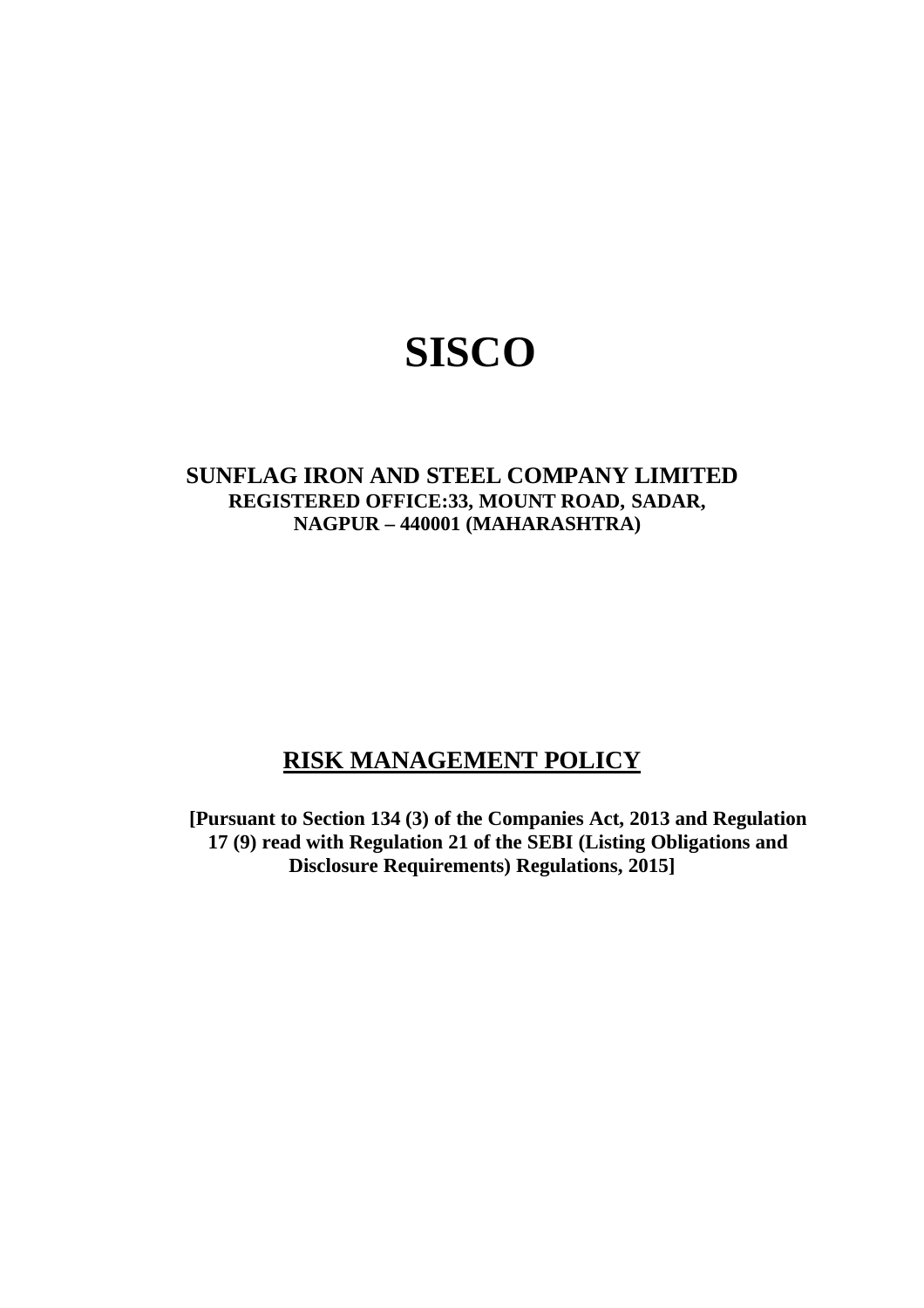#### **Brief Description**

Risk Management Policy underpins our efforts to remain a competitive and sustainable Company, enhancing our operational effectiveness and creating wealth for our employees, shareholders and stakeholders in pursuance of our strategy.

# **Objective**

*SUNFLAG STEEL* recognizes that it is exposed to a number of uncertainties, which is inherent for the industries that it operates in. The volatility of the steel industry affects the financial and non-financial results of the business. To increase confidence in the achievement of the objectives and the sustainability of our business, management has implemented a risk management process operated by the business as part of the regular management activities.

#### **The basic objectives of the Risk Management Policy are:**

° To ensure a risk management system as per the requirement of the Company.

- ° To establish a framework for identification of internal and external risks specifically faced by the Company, in particular including financial, operational, sectoral, sustainability [particularly, Environmental, Social and Governance (ESG) related risks), information, cyber security risks or any other risk as may be determined by the Risk Management Committee.
- ° To ensure measures for risk mitigation including systems and processes for internal control of identified risks.
- ° To design Business Continuity Plan.
- ° To smoothen the business process by apt handling of risks involved.

#### **Principles:**

To achieve the above objectives, we adhere to the following core principles:

- 1. **Effective risk management process:** The Board has overall responsibility for ensuring that *SUNFLAG STEEL* maintains an effective risk management process.
- 2. **Everyone's commitment:** Each manager has to operate a risk management system consistent with the corporate requirements within the organisation he/she runs.
- 3. **Proactive leadership:** Risk identification (including identification of the risk of lost opportunities), risk assessment, risk response and risk monitoring are ongoing activities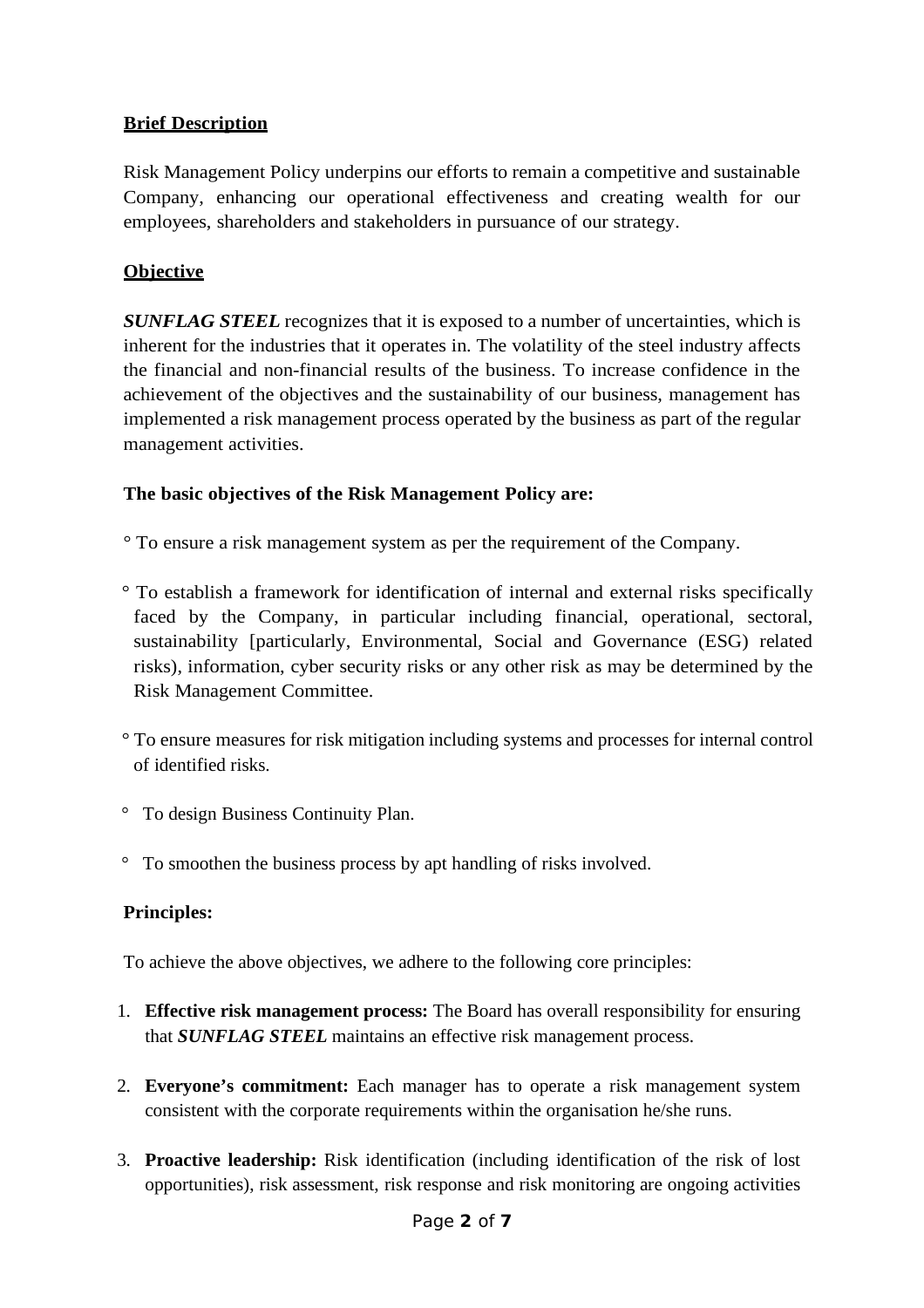and form an integral part of the daily operations, management and decision-making processes.

- 4. **Risk Culture:** Informed consistent risk-related decisions are taken, non- compliant behaviour is not tolerated and risk management is dealt with professionally.
- 5. **Transparency and compliance:** Regular reports about the risk management activities, the most significant risks and the material failures in mitigation measures are escalated through the reporting line to the relevant levels of Group management structures.

# **OVERSIGHT AND MANAGEMENT**

#### **Risk Management Committee**

The day-to-day oversight and management of the Company's risk management program has been conferred upon the Risk Management Committee. The Committee is responsible for ensuring that the Company maintains effective risk management and internal control systems and processes, and provides regular reports to the Board on the effectiveness of the risk management program in identifying and addressing material business risks.

#### **Board**

The Board is responsible for reviewing and ratifying the risk management structure, processes and guidelines which are developed and maintained by risk management committee and senior management.

#### **Senior Management**

The Company's senior management is responsible for designing and implementing risk management and internal control systems which identify material risks for the Company and aim to provide the Company with warnings of risks before they escalate. Senior management must implement the action plans developed to address material business risks across the Company and individual business units.

Senior management should regularly monitor and evaluate the effectiveness of the action plans and the performance of employees in implementing the action plans, as appropriate. In addition, senior management should promote and monitor the culture of risk management within the Company and compliance with the internal risk control systems and processes by employees.

#### **Employees**

All employees are responsible for implementing, managing and monitoring action with respect to material business risks, as appropriate.

#### **RISK MANAGEMENT FRAMEWORK**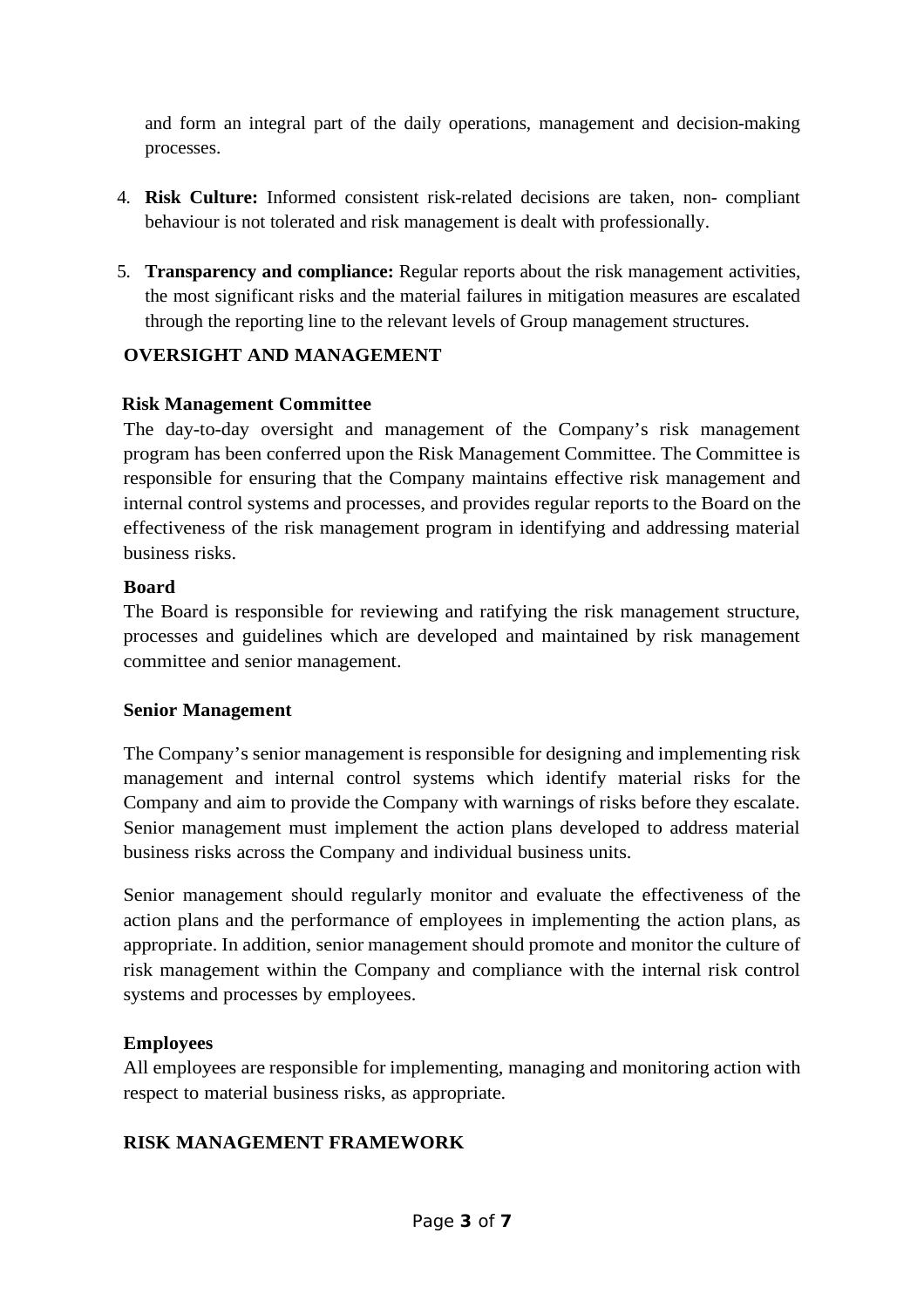#### **PROCESS**

A risk is a potential event that negatively affects the achievement of the vision, mission, goals and targets of the Company or organizational unit. Risk Management is an attempt to minimize the negative effects from the various sources of risks to the Company's business activities so that objectives can be achieved optimally.

Risk management is a continuous process that is accomplished throughout the life cycle of a Company. The concept of risk management is to improve the Company's ability to address the increasingly complex internal and external potential business risks. Through risk management, the Company expects to identify potential critical problems for the Company's business and to perform mitigation measures that are considered as most convenient.

A framework for identification of internal and external risks faced by the Company, in particular including strategic/sectoral, financial/liquidity, operational, marketing, sustainability (particularly, ESG related risks), employee related risk, cyber securityinformation and employee dishonesty risk, credit risk, product related risks, natural calamity risk or any other risk as may be determined by the Committee shall be prepared.

#### **STEPS IN RISK MANAGEMENT**

- 1. Risk Identification
- 2. Risk Assessment
- 3. Risk Analysis
- 4. Risk Treatment
- 5. Risk Mitigation
- 6. Risk Control and Monitoring

#### **1. RISK IDENTIFICATION**

This involves continuous identification of events that may have negative impact on the Company's ability to achieve goals. Processes are identified by the Company and their key activities are selected for the purpose of risk assessment. Identification of risks, risk events and their relationship are defined based on the detailed discussion, analysis etc.

*Sunflag Steel* for its integrated steel plant anticipates and identifies the following major risks in its business, viz.,

º **Strategic/Sectoral Risks** - risks that are strategic for the development of the Company or are sectoral based, such as technology development, government policies, investment plans, new product development, obsolete products, the influence of industry variables such as demand-supply outlook, input risk, input cost fluctuation,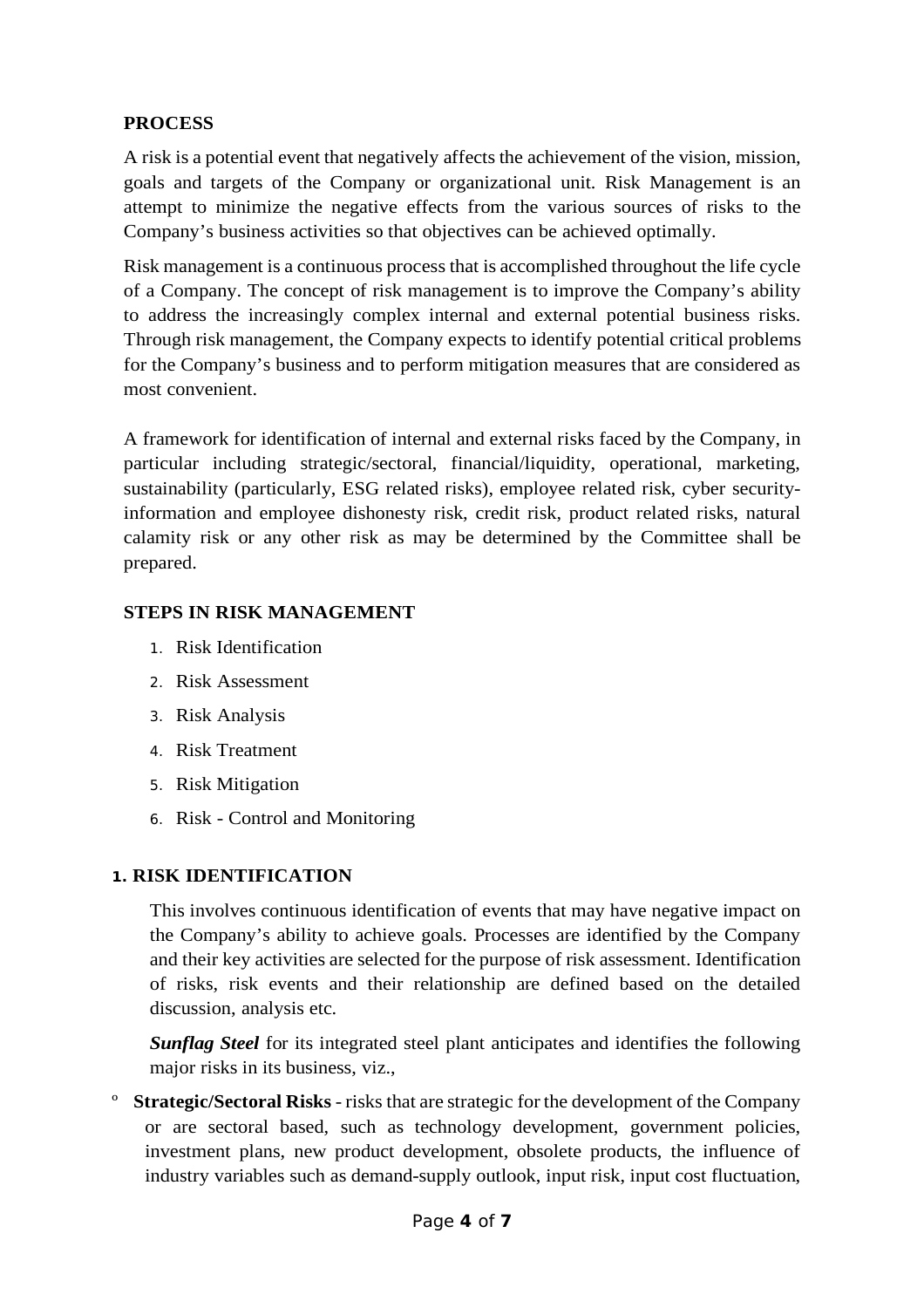competition, utilisation levels along with the impact of government regulations and policies on the Company

- º **Operational Risk** the risk of loss due to the failure or inadequacy of the quality control of business processes, labour unrest, risk of fire, accidents, injuries, suspended operations of plant, non-availability of basic raw materials etc.
- º **Financial Risk/ Liquidity Risk** the risk that directly or indirectly lead to financial losses.
- **º Treasury Risks-** Treasury risks include, among others, exposure to movements in interest rates and foreign exchange rates.
- º **Marketing Risk** the risk that are directly or indirectly related to selling of finished products and subsequent value realization from customers, warranty claim, defective supplies not traced at immediate customer, concentration of sales to few customers, etc.
- º **Environmental Risk** the risk that impacts on environmental degradation, environmental pollution, social disruption, the Company's reputation etc.
- º **Employee Risk** the risk associated to personnel issues including health, pension plans, accident, retirement and termination of employment due to dishonesty etc.
- º **Information/ Cyber Security Risk and Employee Dishonesty Risk** Use of Information and a digital security Breach or disruption to digital infrastructure caused by intentional or unintentional actions, such as cyber-attacks, data breaches or human error, hacking of confidential data / passwords and associated with employee dishonesty could have serious impact on business.
- º **Sustainability Risk** an environmental, social or governance event or condition that, if occurs, could cause an actual or a potential material negative impact on company, the risk that impacts on environmental degradation, environmental pollution, social disruption, and the Company's reputation.
- º **Credit Risk** the risk associated with credit allowed to customers whose financial health is either not good or at the verge of becoming bad. Also related to advance to suppliers/ vendors who may fail to supply goods.
- **º Compliance and control risks-** Increased regulatory scrutiny has raised the bar on regulatory compliance. This requires alignment of corporate performance objectives, with regulatory compliances requirements.
- **º Business/Product related Risk-** Concentration business in one single segment viz Auto / Auto ancillaries
- **º Natural Calamity Risk.**

#### **2. RISK ASSESSMENT**

Risk assessment is the process of risk prioritization. Likelihood and Impact of risk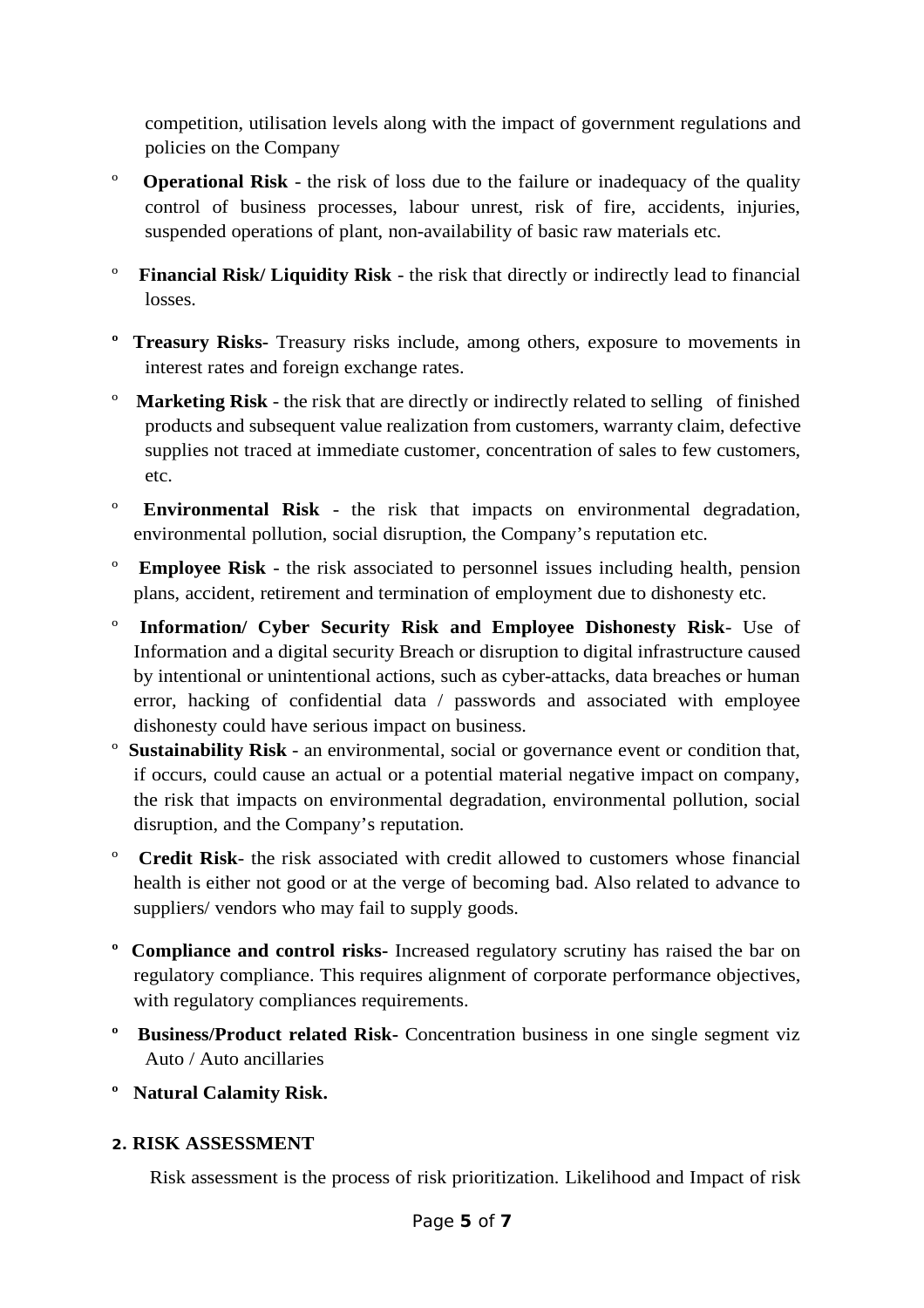events are assessed for the purpose of analyzing the criticality. The potential impact may include:

- A. On a periodic basis risk, external and internal risk factors are assessed by responsible managers across the organization. The risks are identified and formally reported through mechanisms such as operation reviews and committee meetings.
- B. Internal control is exercised through policies and systems to ensure timely availability of information that facilitate pro-active risk management.

#### **3. RISK ANALYSIS**

Risk Analysis is to be conducted taking the existing controls into consideration. Risk events assessed as "high" or "very high" criticality may go into risk mitigation planning and implementation; low and medium critical risk to be tracked and monitored on a watch list.

# 4. **RISK TREATMENT - MITIGATION**

To ensure that the risks are mitigated, Company will strive to evolve system and process of mitigation exercise adopting a holistic approach involving the employees, senior management and a vital role of Risk Management Committee.

#### 5. **CONTROL AND MONITORING MECHANISM**

 Risk management uses the output of a risk assessment and implements countermeasures to reduce the risks identified to an acceptable level. This policy provides process of assessing and mitigating risks identified within functions and associated processes.

# **BUSINESS CONTINUTY PLAN**

Business continuity plan refers to maintaining business functions or quickly resuming them in the event of a major disruption, whether caused by a fire, flood or any other act of God. A business continuity plan outlines procedures and instructions an organization must follow in the face of such disasters; it covers business processes, assets, human resources, business partners and more.

Company shall have Business continuity plan for any contingent situation covering all perceivable circumstances. The Business continuity plan may be reviewed and amended by the Risk Management Committee.

#### **RISK REPORTING**

The Company regularly evaluates the effectiveness of its risk management program to